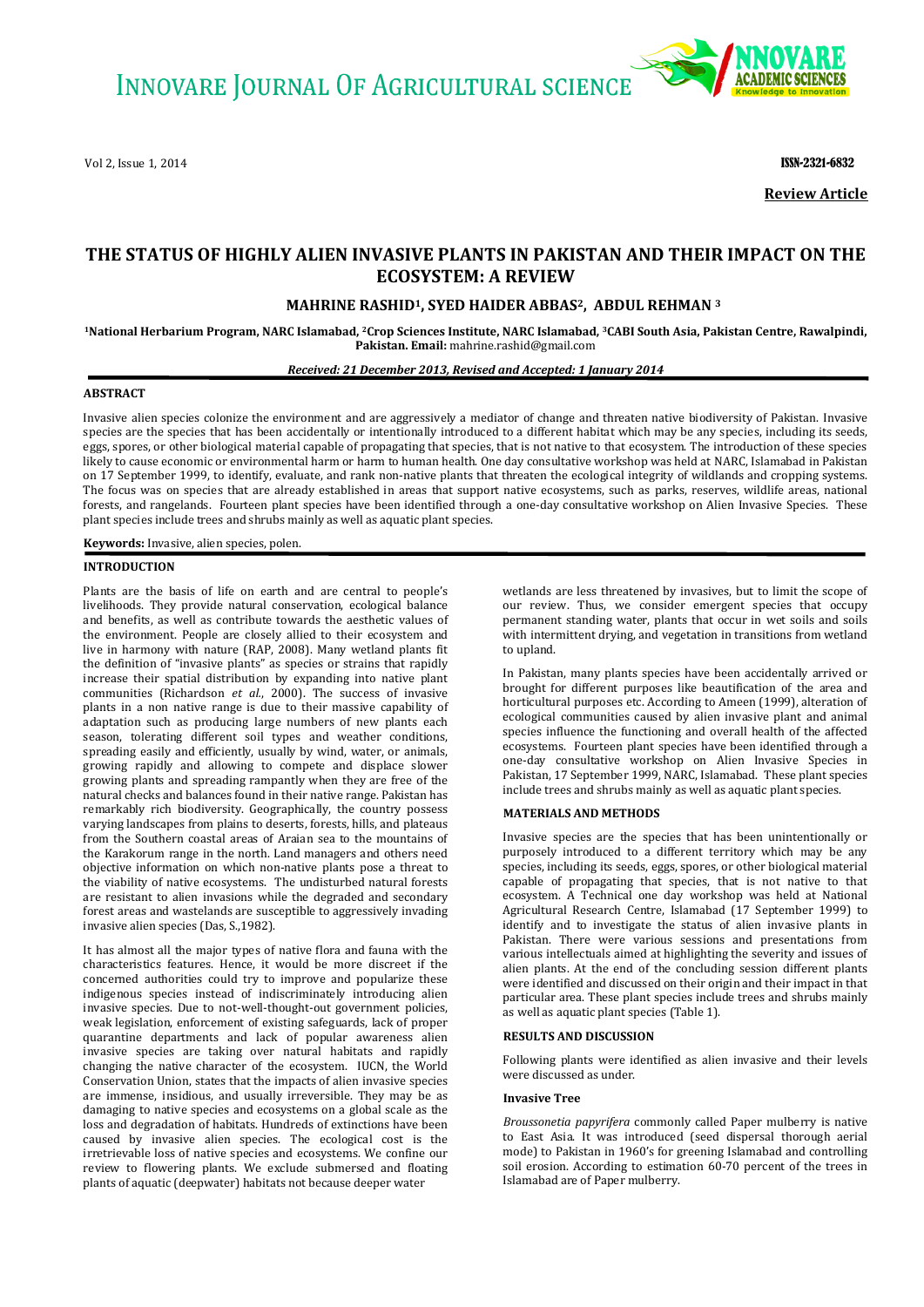In less then 30 years it has been declared as Highly Invasive plant due to its aggressive growth, replacement of native flora and above all main culprit of causing Pollen allergies to the local community. During the months of February until April proximity to this tree can contribute to severe pollen allergy. In Islamabad, Pakistan the pollen count goes as high as  $55000$  per m<sup>3</sup> causing severe problems for residents(PMD, 2012). Capital development Authority is using Mechanical input to control this specie but because of its regeneration ability and wide spread. The expenses on the mechanical removal of Paper mulberry plants in Islamabad alone run in several millions of rupees each year, but not fully succeeded. The paper mulberry pollen count, which continues to increase steadily, is estimated to cross the 55,000 mark. When the Pakistan Meteorological Department reports the pollen count, it reports the average over a 24-hour period, and this has crossed 40,000. Hourly monitoring of pollen reveals the highest counts after 'Fajr,' and again between 'Asr' till night. However, the suspended amount of pollen in the atmosphere has been causing severe agony for pollen allergy patients. Severe persistent coughing with difficulty in breathing and wheezing have been the cardinal features of pollen allergy this year because the sudden exponential rise in pollens did not allow much time for the early symptoms of sneezing, itching in the eyes and skin, and blocked nose. The World Conservation union lists paper mulberry as one of the six worst plant invaders in Pakistan (IUCN Website). Recent studies have shown that it is also one of the top alien invasives in Pampa grasslands in Argentina, (Ghersa *et al*. 2002).

*Prosopis juliflora* (Mesquite, Kikar) is a native to West Indies and Mexico. It was introduced in 1878 in Sindh and is now widespread in Balochistan, Punjab, Sindh and KPK (Khatoon and Ali, 1999). The plant has well established in Pakistan from mountains to seacoast. It is now growing naturally in the Pabbi Hills, the Salt Range, the piedmont area, the mining wastes, plains, riparian forests, waste agricultural lands, saline and waterlogged areas, desert Suleiman Range and anywhere expected. It is found on almost all the linear land strips like highways, canals and railway tracks. Sizeable areas of Makran coast of Balochistan are home to mesquite. The poor rural masses enjoy its free harvest for their domestic energy needs, as it is considered as a weed. Like many other invasive this plant contains toxic metabolites which deter local herbivores and also prevent the growth of indigenous plant species in the vicinity (Khatoon and Ali, 1999). It has also become a serious pest in many sensitive areas in Sindh, especially in Southern Kirthar National Park where it has replaced many native plant species of *Tamarix, Acacia* and other shrubs (Akhter, 2012).

Paper Mulburry







*Lantana camara* (Punch Phuli) is native plant of United States of America and is one of the ten worst weed of the world. All the control measures have been not able to fully control this specie. This alien species is widely distributed in Pakistan It is most common in north Punjab and also found in KPK. It has invaded hilly areas of Islamabad, Margalla National Park, Rawal Lake and along Murree Road towards Bharako ( Khan et al., 2010 ).

It is mainly a weed of plantation crops. In Pakistan it is recognized as a pest of forested areas and sizeable areas have been taken over by this weed. The seeds are carried by birds and where it establishes, it quickly covers open areas and forms dense thorny thickets. It is threatening native biodiversity and is detrimental to local plants. It has taken over much of natural grazing ground. *L. camara* thickets are potential breeding places for rats, wild pigs, and insects (mainly a host of cotton white fly, *Bemisia tabaci*), etc. The leaves and seeds are toxic to many animals. Photosensitivity, gastrointestinal disturbances and deaths have followed the ingestion of the plant parts by sheep and calves (Observations of participants of workshop on Alien Invasive Species, 17 September 1999, NARC, Islamabad).

So far, conventional control methods such as burning, slashing and digging are applied for controlling this weed. Using herbicides for its control is contested for economic reasons as well as for detrimental implications to the environment.

#### **Invasive herb**

The native range of *Parthenium hysterophorus* is Mexico, Central and south America. It was accidentally introduced in many countries and after causing symptoms of bronchitis, acute dermatitis and eczema in India, it has now been witnessed in different localities of Islamabad and rapidly spreading in Punjab and KPK and has invaded many areas of Pakistan. This Mexican weed *(Parthenium hysterophorus)* is reported in Pakistan in 1980's. It has now invaded waste places and road sides, irrigation channels, field ditches etc. Its impact on the local vegetation is very clear. It has been spreaded in many areas of Punjab and KPK. Visual surveys revealed that almost every area in Punjab and KPK has been infested with this weed. Surprisingly, it is being used as an ornamental plant in bouquets. Population living in the villages around Rawalpindi, Islamabad, Lahore and Peshawar are using it as a fodder.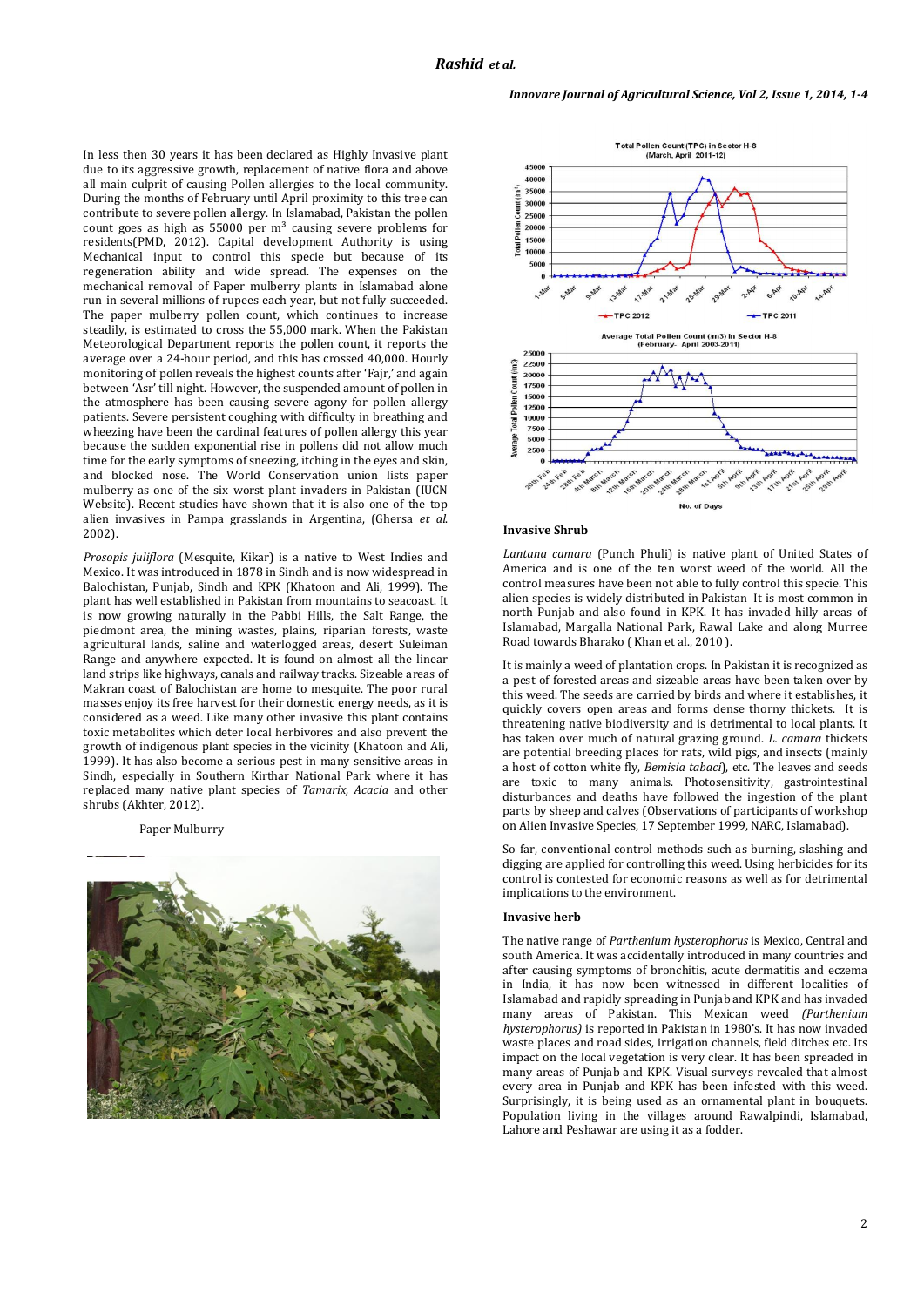The visit to different allergy centers (National Institute of Health, Islamabad, and Allergy centre in Peshawar) and personnel communications with allergy specialists' revealed that people, even doctors are unaware of the *Parthenium* weed and its allergen impacts on humans. No species of the past or the present century can ever match with this. The reasons for its fast spread are: (l) High germination ability throughout the year, (2) Large seed production ability, (3) High survival rate, (4) Extreme adaptability in a wide range of habitats. (5) Easy dispersal of seeds.

## **Invasive aquatic plants**

Native range of *Salvinia molesta* is southeastern Brazil and northern Argentina (Dye and Heinz Undated) while known introduced range since the 1940s has been dispersed by humans to various tropical and subtropical regions in Africa, Asia, the Australasia-Pacific region and, more recently, the USA (Pieterse *et al* 2003 and Rice 2002). In Pakistan, it has been severely damaging Kinjhar Lake, Haliji Lake and Chotiari wetland complex. It threatens crops and fouls irrigation systems and streams, and interferes with electric power production. The grids and irrigation systems become plugged. Fishing areas are blocked off or are destroyed by darkness and lack of oxygen or it may simply prohibit the setting and lifting of nets. It is a direct threat to many crops by interfering with distribution of irrigation water. It recently has become a threat to Lake Kinjhir's (Sindh) flora and fauna .The seasonal growth of *Salvinia molesta* Mitchell In the lake recorded was 19.0% per day, 25.7% per day and 16.6% per day, during the period March 1978 to April 1979 in floating quadrats established in Lake Moondarra, Australia (C. Max, 1984). The weed harbors snails and insects, which are vectors of human and animal diseases. Snails have been reported intermediate hosts of Schistosoma *haematobium* and *S. mansoni* the organisms responsible for sporadic outbreaks of urinary and intestinal schistosomyasis. The species is known as a plant providing shelter and breeding sites for mosquitoes (Holm *et al,* 1977).

*Eichhornia crassipes* (Water hyacinth) is a native of the Amazon basin. It is one of the worst aquatic weeds and widely distributed in Pakistan except in hilly areas. This plant spreads fast by producing vegetative offshoots and seeds. It is sold by various plant sellers by the name of purple money plant which is the one of the main cause of spread. It is choking water bodies in Sindh and Punjab. Flow of water is impeded in irrigation canals; drainage ditches are closed and great water loss occurs from the reservoirs and distribution systems. The weed clogs the irrigation pumps and interferes with hydroelectric schemes. Another impact on the water body is shading and causing lack of oxygen as the weed cover becomes denser destroys fishing grounds. Spawning areas are blocked causing resistance in reaching the fishing areas. It destroys water ecosystems by forming an impenetrable layer on water surfaces and competing with native biota for oxygen causing massive die-off from asphyxiation. Several insect vectors of human and animal diseases seek harbors in the mats of this weed.

Water hyacinth loses water rapidly through its leaves. This phenomenon has been studied on numerous occasions in various parts of the world and it has been estimated that the average loss of water due to evapotranspiration by water hyacinth is ca.3.5 times that from a free water surface (Timmer and Weldon, 1967; Gopal and Sharma, 1981). No studies on water losses due to this weed have been undertaken in Pakistan, but the impacts may reach the same magnitude as has been reported from elsewhere.

#### **Current Status**

Introduction of *Broussonetia papyrifera* and other alien species into Pakistan developed several controversies and problems. All these species are proven to be competing and displacing the endemic flora and found to be environmentally unfriendly to Pakistan. Because of Paper *mulberry* aggressive growth, native flora becomes threatened. Moreover, the pollen produced by the flowers of these trees harm the respiratory tracts of human beings and lead to allergic diseases produce pollens that are allergic for many people of Islamabad. These trees absorb large amount of water and hence even the indigenous trees cannot properly grow around it. Currently, a

## *Innovare Journal of Agricultural Science, Vol 2, Issue 1, 2014, 1-4*

detailed list of alien species of plants introduced to Pakistan is not available. However, an abridged list of alien invasive species of plants introduced to Pakistan is given in Table below.

There is no legislation that deals specifically with **IAS**. The *Biodiversity Action Plan* (BAP) of Pakistan deals with this problem very superficially. Action 6.6 of the BAP reads: "Take measures to control IAS of fauna and flora, and to prevent further introductions." The Quarantine Department focuses only on any pests or pathogens while take no notice of the plant and animal species being imported accompanying them. There is no provision to check the possible ecological impact of imported species.

## **RECOMMENDATIONS/SUGGESTIONS**

- Technical review of IAS occurrence in Pakistan.
- Enhance local expertise for managing IAS
- Develop legislation to discourage introduction of IAS, because there is at present no check on the introduction of such species.
- Strengthen and build capacity of the quarantine department for identification of IAS in the country. This is necessary because of increasing trade and travel.
- Facilitate close coordination and collaboration between quarantine and plant protection departments.
- The government through television and the print media should organize talks to discuss this issue.
- Initiate research projects to investigate the impacts of IAS on biodiversity, tourism, agriculture, livestock production, etc.
- Re-establish highly degraded and threatened native ecosystems, e.g. Islambad, Margalla hills, riparian forests in Sindh, Kenjhir Lake, Haleji Thatta, etc.
- Develop long term control actions of alien aquatic and terrestrial weeds.
- Educating and awareness rising is an important method in management of IAS.
- Initiate conservation projects aimed at conserving and restoring biodiversity, habitats and ecosystems that are threatened by IAS.
- Include prevention and management of IAS in forest and agriculture policies.

#### **CONCLUSIONS**

Research on the worldwide status of the plants species before introduction is a key to reduce the spread and Alien introduction. It is unfortunate that the long-term impacts, even short-term, adverse effects were not considered while introducing the alien invasive species to Pakistan. All over the world, the alien invasive species have been identified as an agent of the loss of native biodiversity. There is a need to focus on the negative impacts of biological invasions caused by Invasive alien species. Lack of awareness and proper initiatives is a major obstacle in combating IAS problem in Pakistan. Any further introduction of such species must be stopped. People should be made aware of the negative consequences of introducing alien species and should be motivated to cultivate indigenous species. Besides providing ecological balance the adverse impacts on native biodiversity can be reduced if introduction and spread of alien species is stopped.It is an urgent need that Pakistan should develop suitable methods and policies to deal with invasive alien species.

#### **Table 1: List of Alien plants, their origin and rank of invasiveness**

| <b>ALIEN PLANT SPECIES</b>     |              | <b>RANK</b> |        | ORIGIN    |     |  |  |
|--------------------------------|--------------|-------------|--------|-----------|-----|--|--|
| 1. In forests and waste places |              |             |        |           |     |  |  |
|                                | <b>Brous</b> | Н           |        | Japan     | and |  |  |
| sonetia papyrifera             |              |             | Taiwan |           |     |  |  |
|                                | Lanta        | н           |        | Americas. |     |  |  |
| na camara                      |              |             |        |           |     |  |  |